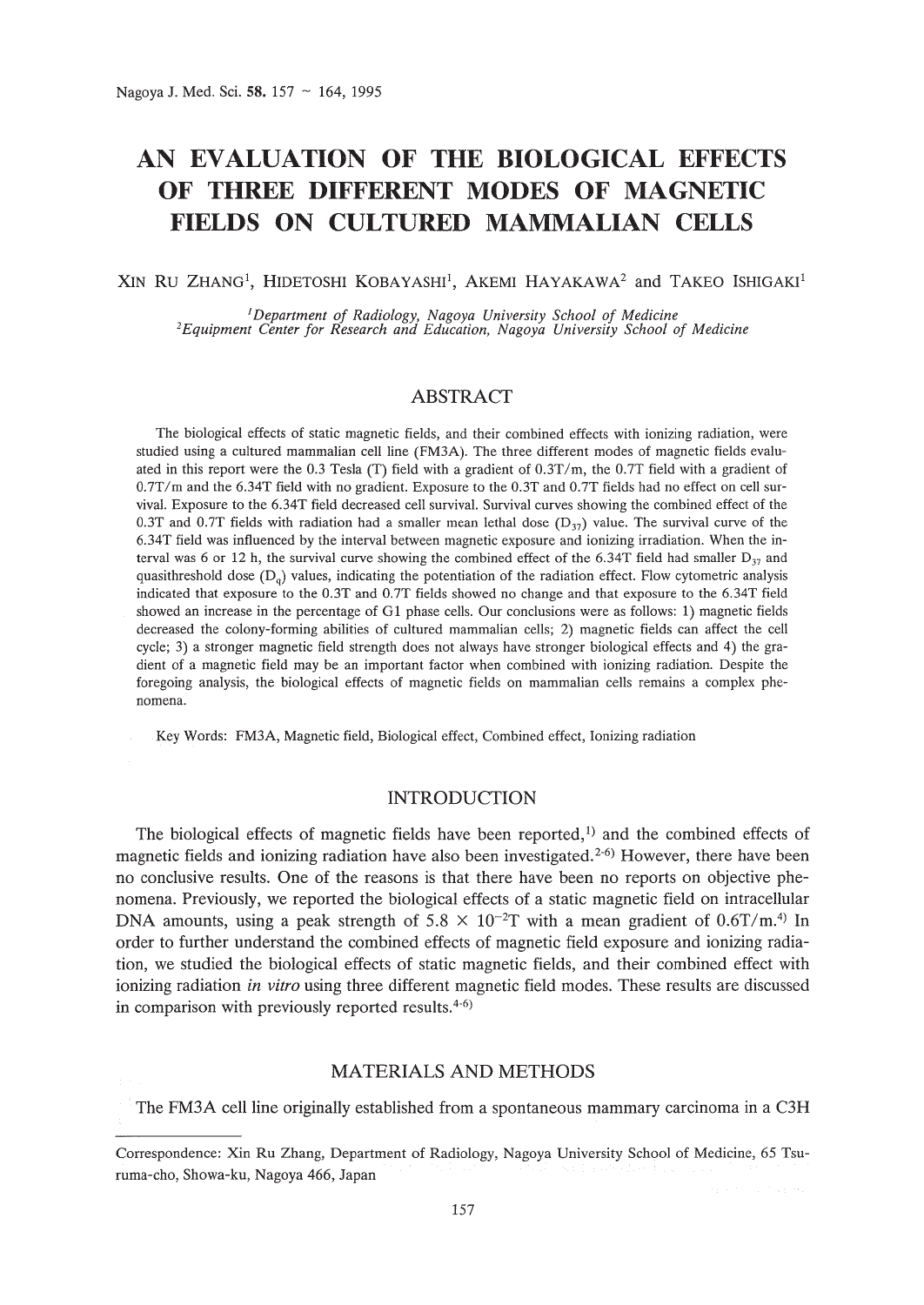mouse and maintained continuously as a suspension culture,<sup>7,8)</sup> was cultured at 37  $\pm$  0.5°C in Minimum Essential Medium (MEM) supplemented with 10% calf serum, 0.3 mg/L of glutamine and  $0.12\%$  NaHCO<sub>3</sub> as a buffer. Under this condition, the average cell population doubling time (PDT) was  $12.5$  h.<sup>8)</sup> The cells used in this study were in the same exponential phase of growth. Cell survival was equated with colony-forming ability.6) In brief, the cells were plated into 0.4% agar with MEM containing 20% fetal bovine serum (GIBCO) and were incubated at  $37 \pm 0.5^{\circ}$ C for 10 days. The colonies containing more than 50 cells were counted. Every examination was repeated three times, and each set of data was compared with the control using Student's t-test. When the P value was less than 0.1, we concluded that there was a significant difference.

A dose rate of 0.3 or 0.75 Gy/min of telecobalt gamma ray unit (Toshiba Corporation, Japan) was used for ionizing radiation. Three kinds of magnetic fields were evaluated in this study. The first one had a peak strength of  $0.3T$  with a mean gradient of the  $0.3T/m$ , and the second had a peak strength of 0.7T with a mean gradient of 0.7T/m. These two magnetic fields were generated from the same conductive magnet machine. The third magnetic field had a peak strength of 6.34T with no gradient. The amounts of intracellular DNA and the cell cycle were analyzed with two kinds of flow cytometer. One was a cytofluorograft ICP22A (Orto., USA), which measured intracellular DNA after exposure to the 0.3T and 0.7T magnetic fields. The other was the JNM-GSX270 (Electronics Co. Ltd., Japan), which measured intracellular DNA after exposure to the 6.34T magnetic field. FM3A cells were fixed by 70% ethanol, treated with  $1\,\text{mg/ml}$  RNase, stained with 50  $\mu$ g/ml propidium iodide (Sigma Chemicals, St. Louis, MO, USA) then counted using a flow cytometer. The data was analyzed by the Multicycle Software cell cycle analysis program.9)

1) Effect of magnetic field on cell survival

The cells were exposed to a given magnetic field for between 10 to 60 min. Thereafter, colony-forming ability was investigated, as described above.

2) Combined effects of magnetic field exposure and ionizing radiation

FM3A cells in test tubes were exposed to a given magnetic field at room temperature for 1 h. Immediately after this exposure, the cells were irradiated with telecobalt gamma rays at a dose rate of 0.3 or 0.7 Gy/min. Immediately after irradiation, cell survival was evaluated using the colony-forming method.

3) Influence of the time interval between magnetic field exposure and ionizing radiation

After exposure to the 6.34T magnetic field, FM3A cells were placed in an incubator for 0,3, 6, 12 and 24 h. After each interval, the cells were irradiated and then their colony-forming abilities were measured.

4) Influence of magnetic field on cell cycle kinetics

After exposure to the magnetic field for 1 h, the cells were incubated from 0 to 24 h. Amounts of intracellular DNA were measured using a flow cytometer.

#### RESULTS

1) Effect of magnetic field on cell survival

The survival curves for cells after exposure to a magnetic field for up to 60 min are shown in Figure 1. The survival curve for the 0.3T and 0.7T fields indicate no effect on cell survival. On the other hand, cell survival decreased after exposure to the 6.34T field. After exposure for 60 min, the survival rate decreased to 93.7  $\pm$  2.03%. As reported previously, after exposure to the  $5.8 \times 10^{-2}$ T field, cell survival rate decreased to 0.80 compared to the control after exposure as short as 10 min.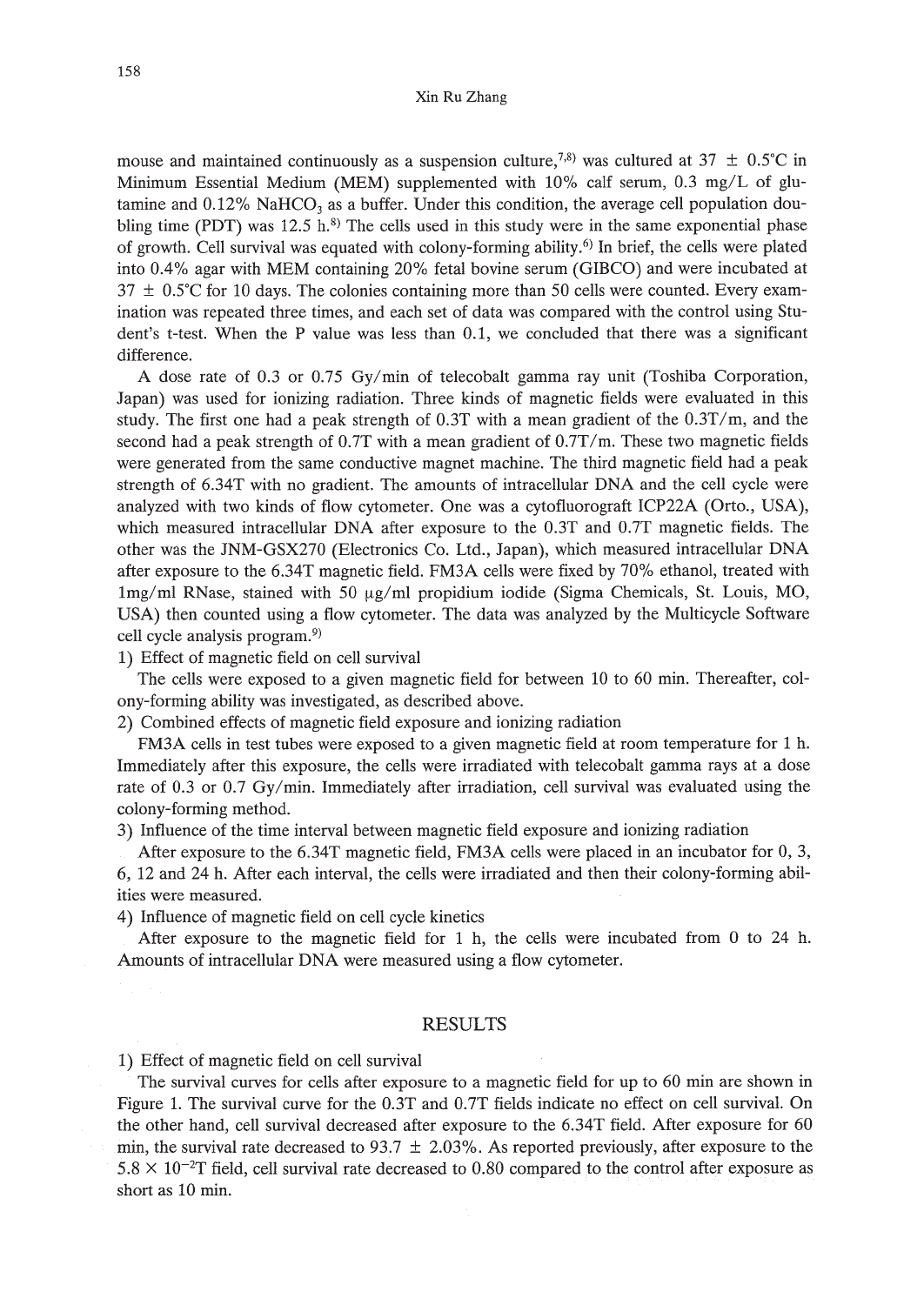

Fig. 1. Survival curve after exposure to a given magnetic field for 1 h. Survival curve after exposure to a given magnetic field for 1 h.<br>  $-\bullet$  -: Exposure to 5.8 × 10<sup>-2</sup>T. -  $\blacksquare$  -: Exposure to the 0.3T and 0.7T. -  $\blacktriangle$  -: Exposure to 6.34T. \*: Significant difference ( $p < 0.1$ ). n: Number of examinations.



Fig. 2. Survival curve after combined exposure to a given magnetic field and ionizing radiation.  $- \blacksquare$  -: Exposure to 5.8 × 10<sup>-2</sup>T. D<sub>37</sub>: 2.3Gy; D<sub>q</sub>: 2.6Gy. − ▲ -: Exposure to the 0.3T and 0.7T. D<sub>37</sub>: 2.6Gy; D<sub>q</sub>: 1.2Gy. − ● -: Control and Exposure to 6.34T. D<sub>37</sub>: 3.1Gy; D<sub>q</sub>: 1.3Gy. 2.6Gy;  $D_q$ : 1.2Gy.  $-\bullet$  -: Control and Exposure to 6.34T.  $D_{37}$ : 3.1Gy;  $D_q$ : 1.3Gy.<br>\*: Significant difference (p < 0.1). n: Number of examinations.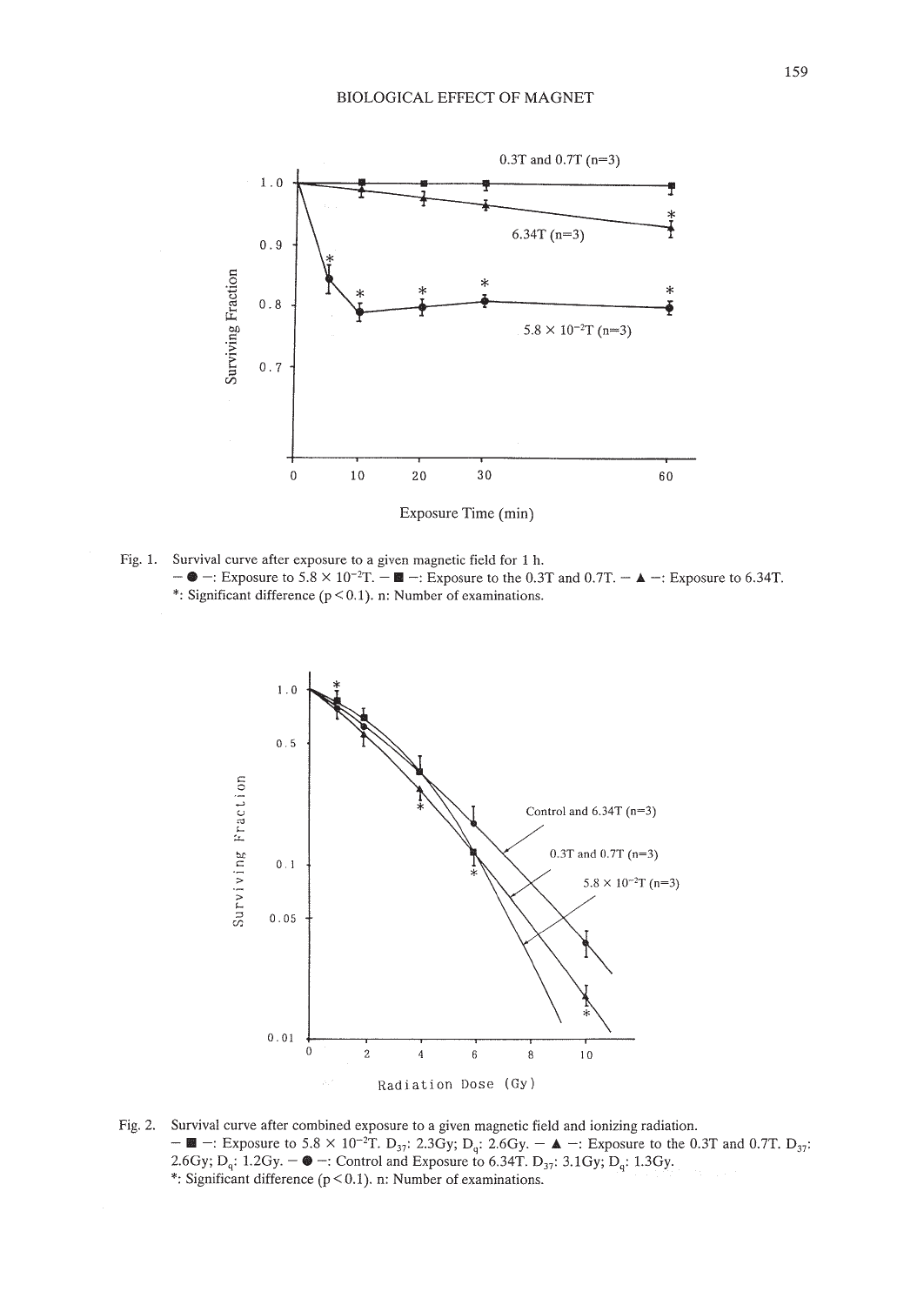2) Combined effects of magnetic field exposure and ionizing radiation

Survival curves combining magnetic field exposure and ionizing radiation were corrected by each decrease of survival rate after exposure to each magnetic field alone (Fig. 2). The survival curve combining 6.34T magnetic exposure for 1 h and irradiation immediately thereafter coincided with the control (without magnetic field exposure). The  $D_{37}$  value (the dose required to reduce the cell survival fraction to 37% in the terminal exponential phase, thereby indicating the cell's radiosensitivity) and the  $D_q$  value (the intercept of the extraplotted curve with the 100% survival level, which indicates the cell's ability to repair itself following radiation damage) were obtained from each survival curve. In the control and with 6.34T exposure, the  $D_{37}$  and  $D_{q}$ values were the same; 3.1Gy and 1.3Gy, respectively. Survival curves for 0.3T and 0.7T exposures showed a smaller  $D_{37}$  value (2.6Gy) with a  $D_q$  value of 1.2Gy, which was the same as the control. However, the combined effect survival curve of the  $5.8 \times 10^{-2}$ T field showed a smaller  $D_{37}$  value (2.3Gy) and a larger  $D_q$  value (2.6Gy).

3) Influence of time interval between magnetic field exposure at 6.34T and ionizing radiation

The survival curves at intervals of 0, 3 and 24 h coincided well with the control. In contrast, the survival curves after intervals of both 6 and 12 h showed smaller  $D_{37}$  values (2.6Gy) and  $D_{q}$ values (1.2Gy) (Fig. 3), respectively.





- $\bullet$  -: Irradiation at intervals of 0,3 and 24 h after exposure to 6.34T.  $D_{37}$ : 3.1Gy;  $D_{\alpha}$ : 1.3Gy
- $\blacktriangle$  -: Irradiation at intervals of 6 and 12 h after exposure to 6.34T. D<sub>37</sub>: 2.6Gy; D<sub>q</sub>: 1.2Gy
- $-$ : Extrapolated curve with the 100% survival level
- \*: Significant difference  $(p < 0.1)$
- n: Number of examinations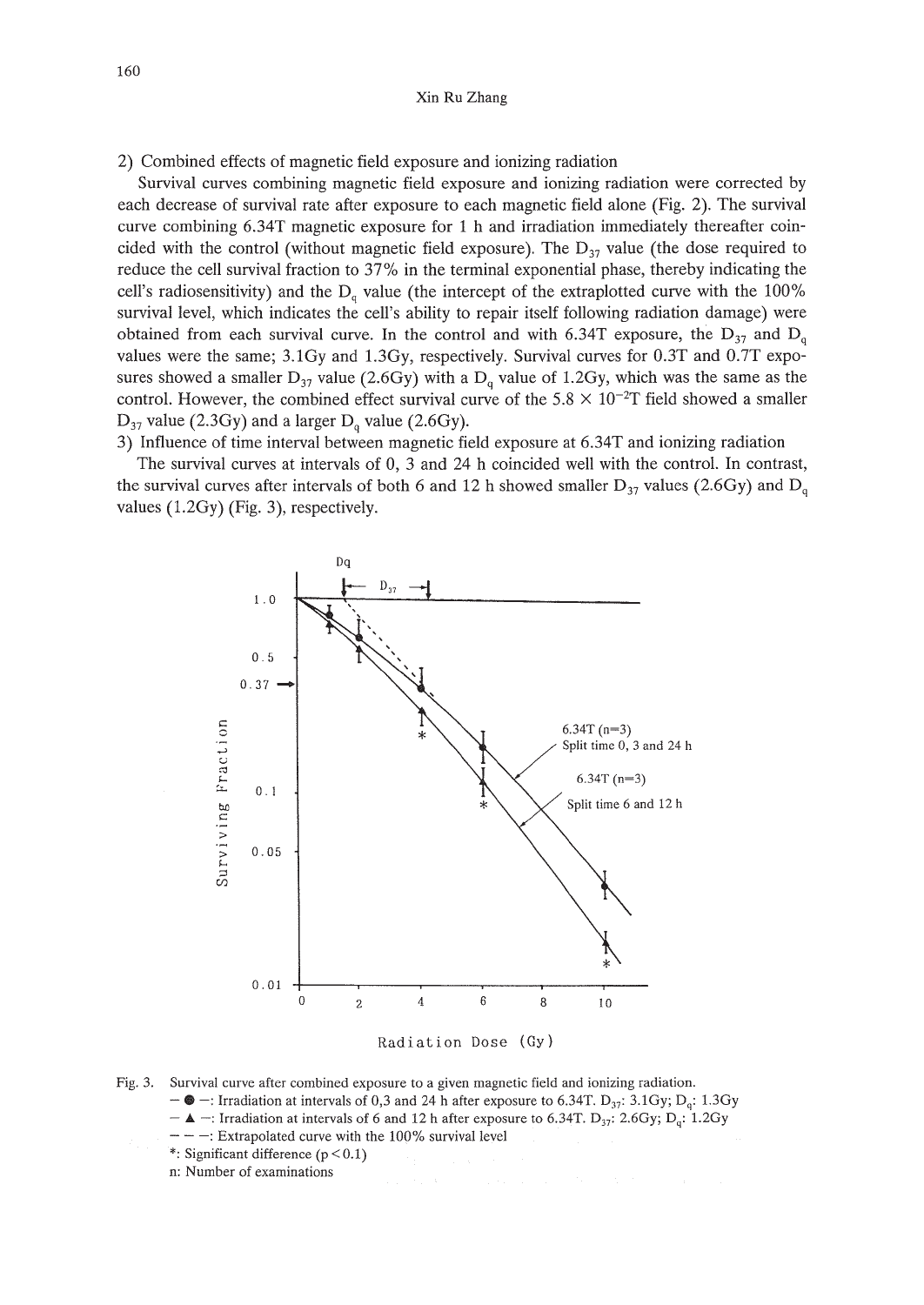

Time after exposure to magnetic field for 1 h

- Fig. 4. Influence of magnetic fields on cell cycle kinetics. The percentage of S phase cells was constant in all four magnetic fields. magnetic fields.<br>  $\bullet$ ,  $\circ$   $-$ : Exposure to 5.8  $\times$  10<sup>-2</sup>T,  $-$  G1, G2/M  $-$ 
	-
	- $\blacksquare$ ,  $\square$  -: Exposure to the 0.3T and 0.7T, G1, G2/M -
	- $-$  **A**,  $\Delta$  -: Exposure to 6.34T, G1, G2/M-
	- \*: Significant difference  $(p < 0.1)$
	- n: Number of examinations

4) Influence of magnetic field on cell cycle kinetics

The influence of a given magnetic field on cell cycle kinetics showed complex results. In the case of the O.3T and O.7T fields, there seemed to be no influence. With the 6.34T field, the percentage of Gl phase cells increased and this effect continued until 24 h after exposure. As for the  $5.8 \times 10^{-2}$ T field, a decrease of G1 phase cells we shown, and this influence disappeared after 8 h, as observed previously. The percentage of S phase cells were constant in all four magnetic fields (Fig. 4).

### DISCUSSION

There are many reports about the biological effects of magnetic field on normal cells, $10-14$ ) cancer cell lines<sup>4,15,16</sup>) and animals.<sup>17,18</sup>) Assays were made measuring cell survival,<sup>16</sup>) cell growth,<sup>16)</sup> turnover rate,<sup>3,14)</sup> RNA synthesis,<sup>14)</sup> radiosensitivity,<sup>3,14)</sup> thymidine uptake,<sup>19)</sup> membrane depolarization,<sup>20)</sup> membrane electrical parameters<sup>21</sup> and amounts of mRNA.<sup>16)</sup> Magnetic fields were thought to have a little effect on cultured mammalian cells and planted animal tumor celIs.5.10.11.15.18) There are some hypotheses about the mechanism causing the effects which accompany mammalian cell exposure to magnetic fields. The locus of activity is suspected to be the cell membrane, the cell nucleus or the macromoleculus. 1) Until Kobayashi reported that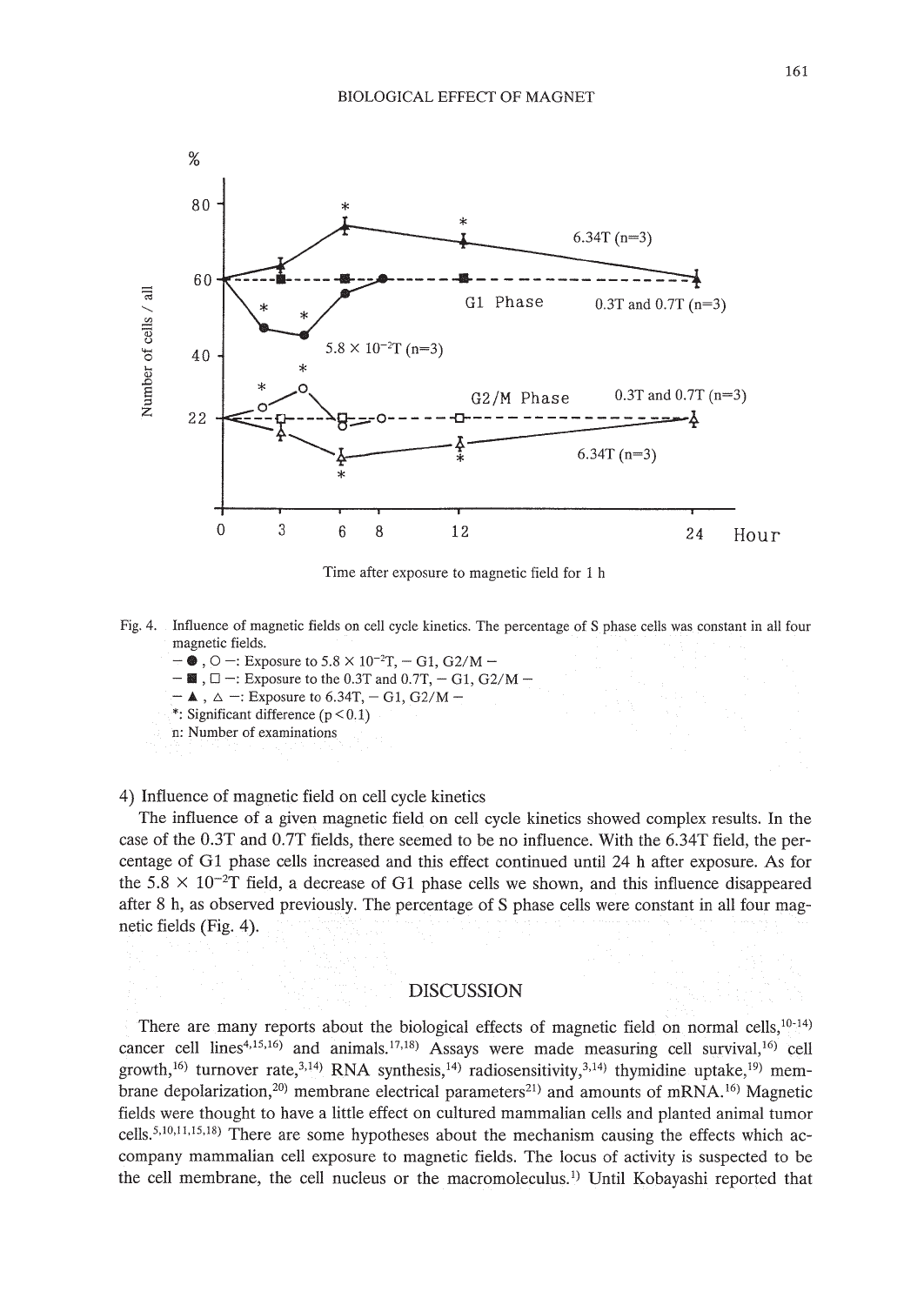exposure to magnetic fields might affect intracellular  $DNA<sub>1</sub><sup>4</sup>$  these hypotheses remained speculative. However, other papers insisted that no biological effects ensued following exposure to magnetic fields.<sup>22,23)</sup> For example, mammalian visual functions have been found to be unaffected by static magnetic fields up to  $1.5T<sup>24</sup>$  Many researchers increased the strength of the magnetic fields<sup>1)</sup> in order to obtain more obvious effects, but the results have remained obscure. We have suspected that another factor was influencing the biological effects of magnetic fields; not only the strength of the magnetic field, but also its gradient may be an important factor. **In** this report, we examined the biological effects of a O.3T magnetic field with a gradient of *O.3/m,* a O.7T field with a gradient of *O.7T/m* and a 6.34T field (with no gradient) and compared the results with a previous experimental report using a  $5.8 \times 10^{-2}$ T field with a gradient of 0.6T/m. The most effective magnetic field was the 5.8  $\times$  10<sup>-2</sup>T field with a gradient of 0.6T/m in terms of evident biological effects. As for cell cycle arrest and cell killing, the 6.34T field with no gradient was more effective than the O.3T and O.7T fields with gradients, and was less effective than the  $5.8 \times 10^{-2}$ T field with gradient.

When combined with ionizing radiation, the 6.34T magnetic field with no gradient was less effective than either the O.3T and O.7T fields with gradients. Thus, the gradient of a magnetic field may be an important factor in potentiating ionizing radiation. But examination of magnetic fields with gradients showed different results. The O.3T and O.7T fields with gradients had smaller  $D_{37}$  and  $D_q$  values, and the 5.8  $\times$  10<sup>-2</sup>T magnetic field had the smallest  $D_{37}$  value and the



Fig. 5. DNA histograms 4 h after exposure to magnetic fields for 1 h. This data was obtained by a cytofiuorograft lCP22A (Orto., USA).

After exposure to  $5.8 \times 10^{-2}$ T, the 0.3T or 0.7T field for 1 h, FM3A cells were incubated at 37°C for 4 h before analysis. Control: No exposure to magnetic field.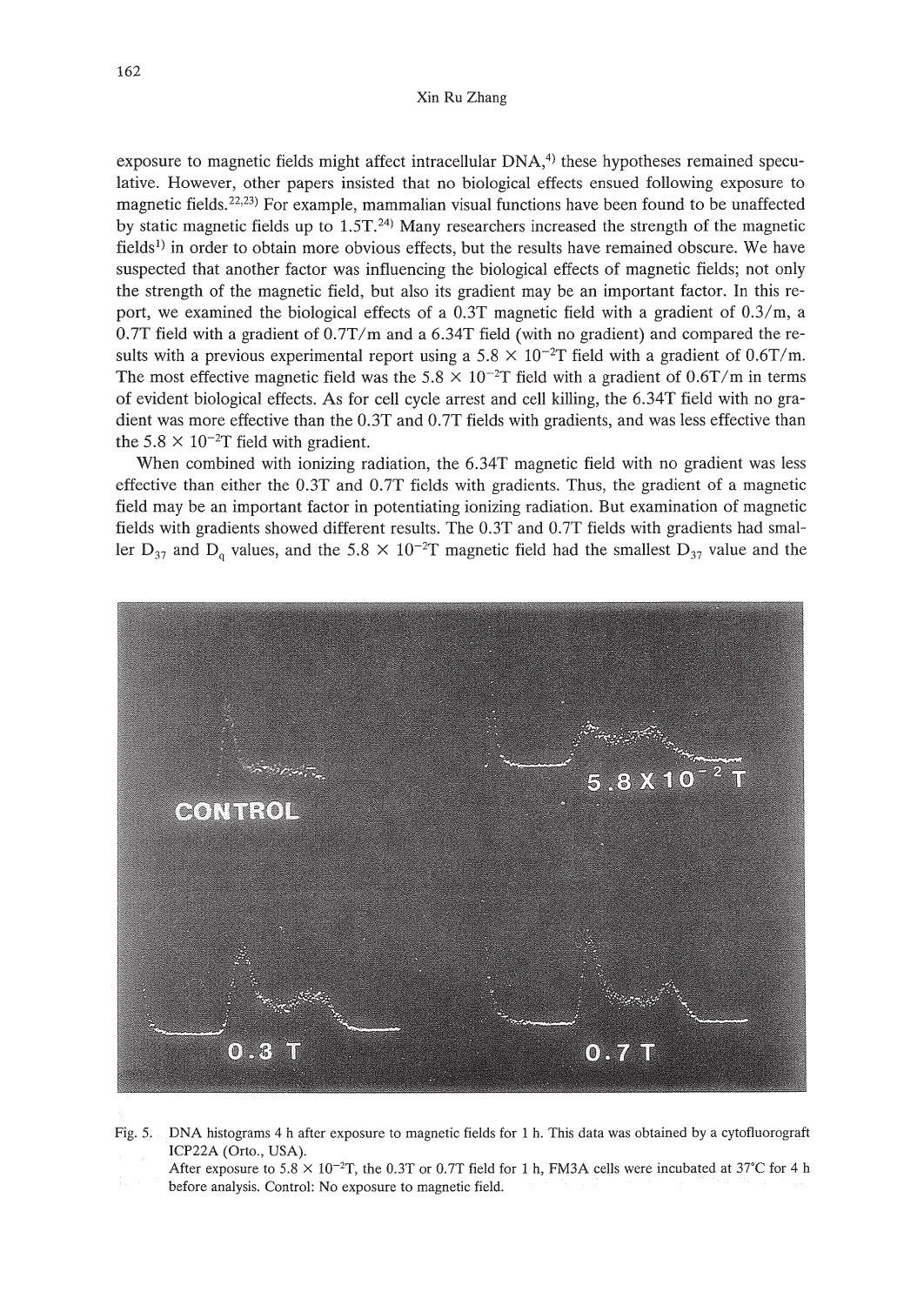largest  $D_q$  value. The reason for this inconsistency is still unknown. It has been reported that the growth of T lymphocytes were influenced by the exposure strength of a magnetic field.<sup>2</sup> On the other hand, the 6.34T magnetic field with no gradient showed potentiation of radiation when the time interval was  $6$  or  $12$  h.<sup>4)</sup>

In the case of the 5.8  $\times$  10<sup>-2</sup>T field, combined treatment at the same time caused the most potentiation. The time interval between magnetic field exposure and ionizing radiation made the FM3A less effective at forming colonies, and the FM3A became radioprotective after 4 h. After exposure to the 5.8  $\times$  10<sup>-2</sup>T field, the percentage of G1 phase cells decreased and the percentage of G2/M phase cells increased. In contrast, after exposure to the 6.34T field, the percentage of G1 phase cells increased at the expense of G2/M phase cells. Therefore, the differences between the combined effects of the 5.8  $\times$  10<sup>-2</sup>T and 6.34T fields might be due to the different populations of cells in the cell cycle. In the case of the O.3T and O.7T fields, magnetic exposure had no effect on either the cell cycle or cell survival for unknown reasons.

In conclusion, the biological effects of magnetic fields were influenced by many factors; for example, the magnetic field's strength, gradient, and the duration of exposure. Effects on the cell cycle became obvious after some hours, and the cycle returned to normal 24 h after exposure in all cases. This biological effect on the cell cycle was transient and variable with each magnetic field.



Fig. 6. DNA histograms after exposure to a 6.34T magnetic field. This data was obtained by a JNM-GSX270 (Electronics Co., Ltd., Japan).

After exposure to the 6.34T field, FM3A cells were incubated at 37°C from 0 to 24 h before analysis.